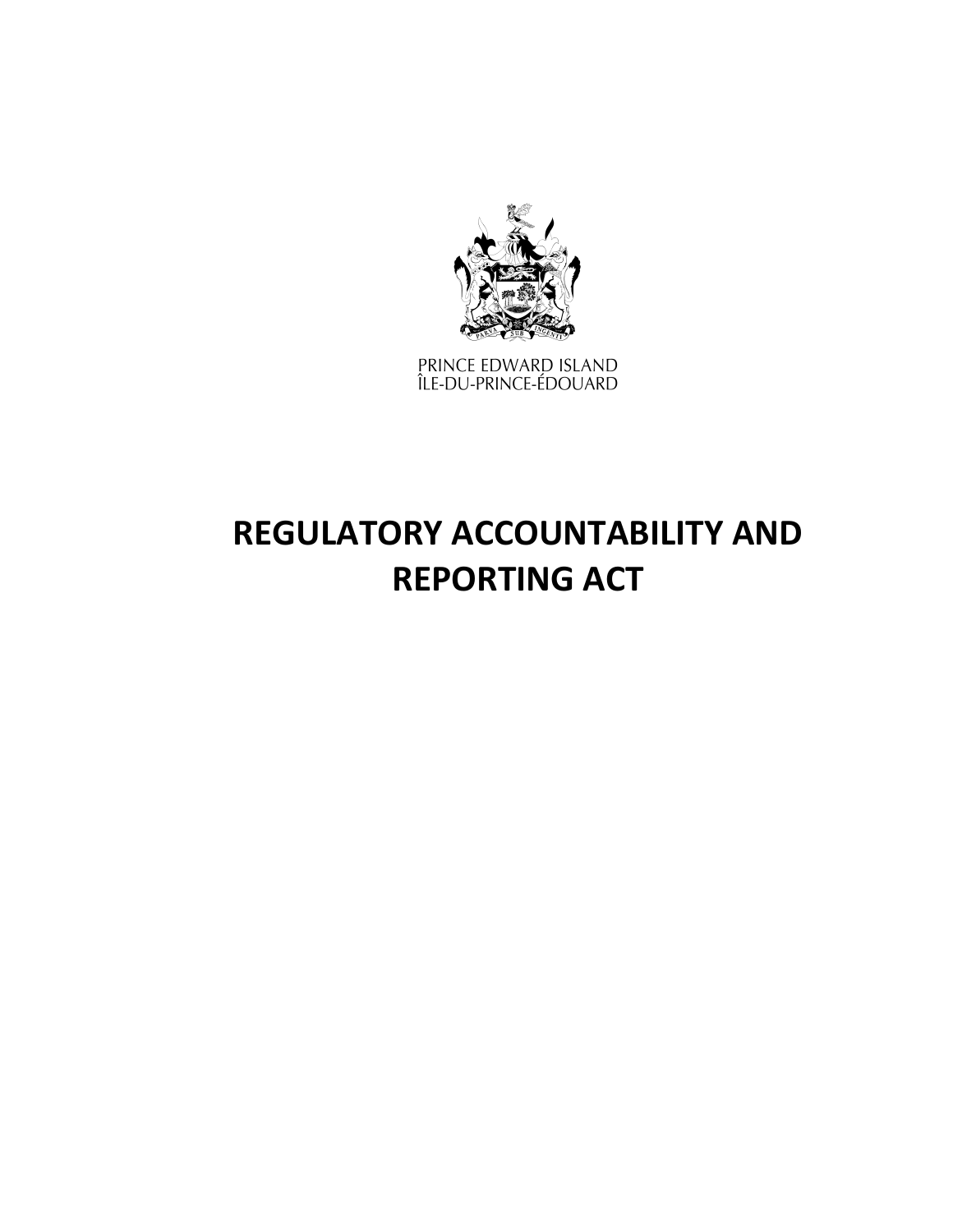# **PLEASE NOTE**

This document, prepared by the *[Legislative](http://www.gov.pe.ca/jps/index.php3?number=1027247) Counsel Office*, is an office consolidation of this Act, current to May 13, 2016. It is intended for information and reference purposes only.

This document is *not* the official version of the Act. The Act and the amendments as printed under the authority of the Queen's Printer for the province should be consulted to determine the authoritative statement of the law.

For more information concerning the history of this Act, please see the *[Table of Public Acts](https://www.princeedwardisland.ca/sites/default/files/publications/leg_table_acts.pdf)* on the Prince Edward Island Government web site (www.princeedwardisland.ca).

If you find any errors or omissions in this consolidation, please contact:

*Legislative Counsel Office Tel: (902) 368-4292 Email: legislation@gov.pe.ca*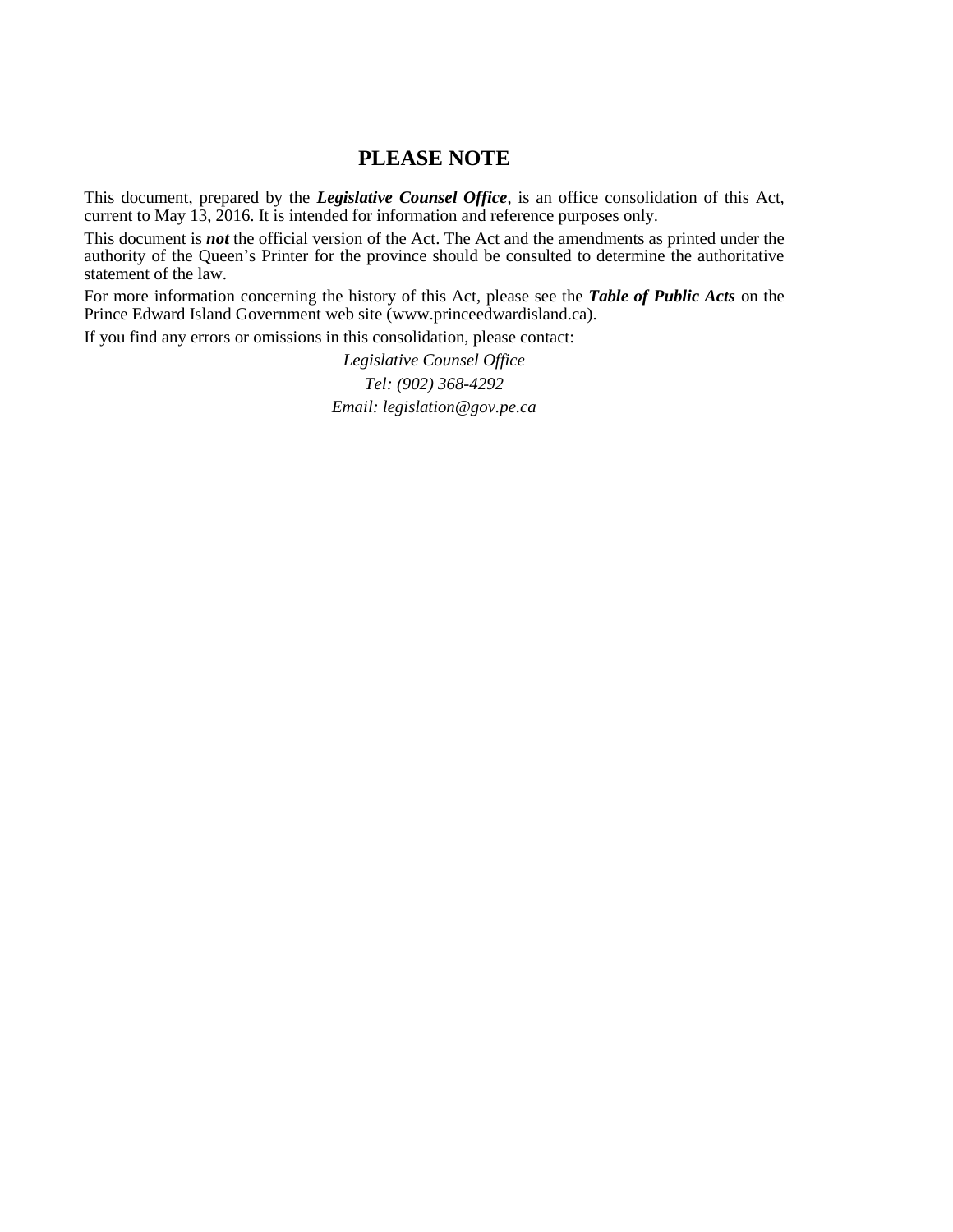

# **REGULATORY ACCOUNTABILITY AND REPORTING ACT CHAPTER R-11.1**

WHEREAS the Government of Prince Edward Island recognizes that the climate for economic growth and prosperity in the Province, including the productivity of its private and public sectors, is directly affected by the efficiency, transparency and accountability of regulation and the quality of regulatory governance;

AND WHEREAS the Government of Prince Edward Island recognizes that regulation is essential to protect interests such as public health and safety, the environment, workers and consumers;

AND WHEREAS the Government of Prince Edward Island endeavours to ensure that regulations are enacted only after full identification and examination of their impact and that they are not more broad, intrusive, complex or costly to citizens, businesses and other organizations than is necessary;

AND WHEREAS the Government of Prince Edward Island is committed to improving the efficiency, transparency and accountability of regulation;

AND WHEREAS the Governments of Nova Scotia, New Brunswick and Prince Edward Island have entered into an agreement dated November 6, 2015, under which they have established and become partners in a Joint Office of Regulatory Reform and Service Effectiveness, comprising Nova Scotia's Office of Regulatory Affairs and Service Effectiveness and its counterparts in New Brunswick and Prince Edward Island;

AND WHEREAS the purpose of the Joint Office is to take action on opportunities for regional regulatory reform among the governments of the three provinces and such other governments as may from time to time agree to become partners in the Joint Office;

#### **1. Definitions**

In this Act,

- (a) "**Charter**" means the Charter of Governing Principles for Regulation established under this Act;
- (b) "**Joint Office**" means the Joint Office of Regulatory Affairs and Service Effectiveness established by agreement between the Government and the Governments of New Brunswick and Nova Scotia, and with such other governments as may from time to time partner in it;
- (c) "**Minister**" means the Premier of Prince Edward Island;
- (d) "**regulation**" includes a statutory, regulatory, procedural or administrative rule or other requirement governing citizens, businesses or other organizations;
- (e) "**regulatory governance**" includes the principles, processes, procedures and practices by which regulation is developed, assessed, proposed, scrutinized, measured and monitored for impact and publicly reported on. *2016,c.25,s.1.*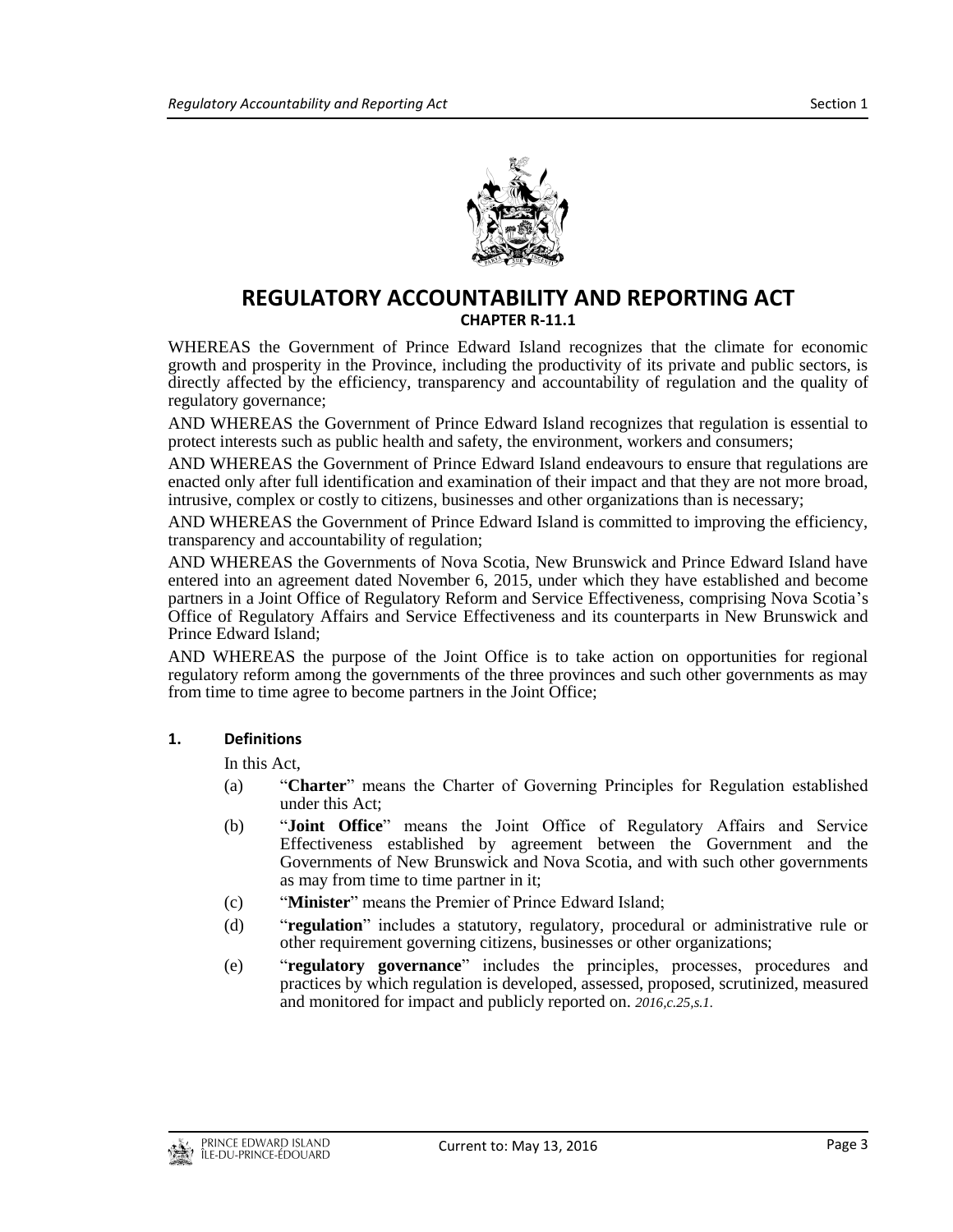#### **2. Charter**

(1) The Minister may adopt a Charter of Governing Principles for Regulation to promote sound regulatory governance.

## **Principles to be included**

(2) The Charter shall include principles that the Minister believes, based on the advice of the Joint Office, will further the purpose of this Act and reflect best practice in regulatory governance. *2016,c.25,s.2.*

## **3. Duties of Office**

(1) The Minister shall oversee, monitor and, in accordance with this Act, report on the application of the Charter.

#### *Idem*

(2) The Joint Office shall advise and assist the Minister and departments, offices and agencies of the Government in achieving the purpose of this Act and the Charter. *2016,c.25,s.3.*

## **4. Annual report**

- (1) The Minister shall, on or before June 30th of each year, make available to the public an annual report with respect to the work of the Joint Office, including
	- (a) the progress made in improving regulation and reducing regulatory burden; and
	- (b) the goals and objectives of the Joint Office for the coming year.

#### **Report by Joint Office**

(2) The report may be presented as part of a report by the Joint Office on regional regulatory reform. *2016,c.25,s.4.*

## **5. Regulations**

The Lieutenant Governor in Council may make regulations

- (a) respecting the form, publication and contents of the annual report referred to in section 4;
- (b) respecting principles, practices, procedures, measures, targets, goals or other requirements, the adoption of which, in the opinion of the Minister, is necessary or desirable for ensuring the efficiency, accountability or transparency of regulation and good regulatory practice and governance;
- (c) classifying regulations and prescribing different requirements by class for the purposes of this Act;
- (d) requiring that a class or classes of regulations proposed to be adopted and affecting businesses come into force on a common designated date or dates each year;
- (e) designating a date or dates for the purposes of clause (d);
- (f) excluding any class, form or type of regulation from the scope of application of this Act;
- (g) defining any word or expression used but not defined in this Act;
- (h) further defining any word or expression defined in this Act; and